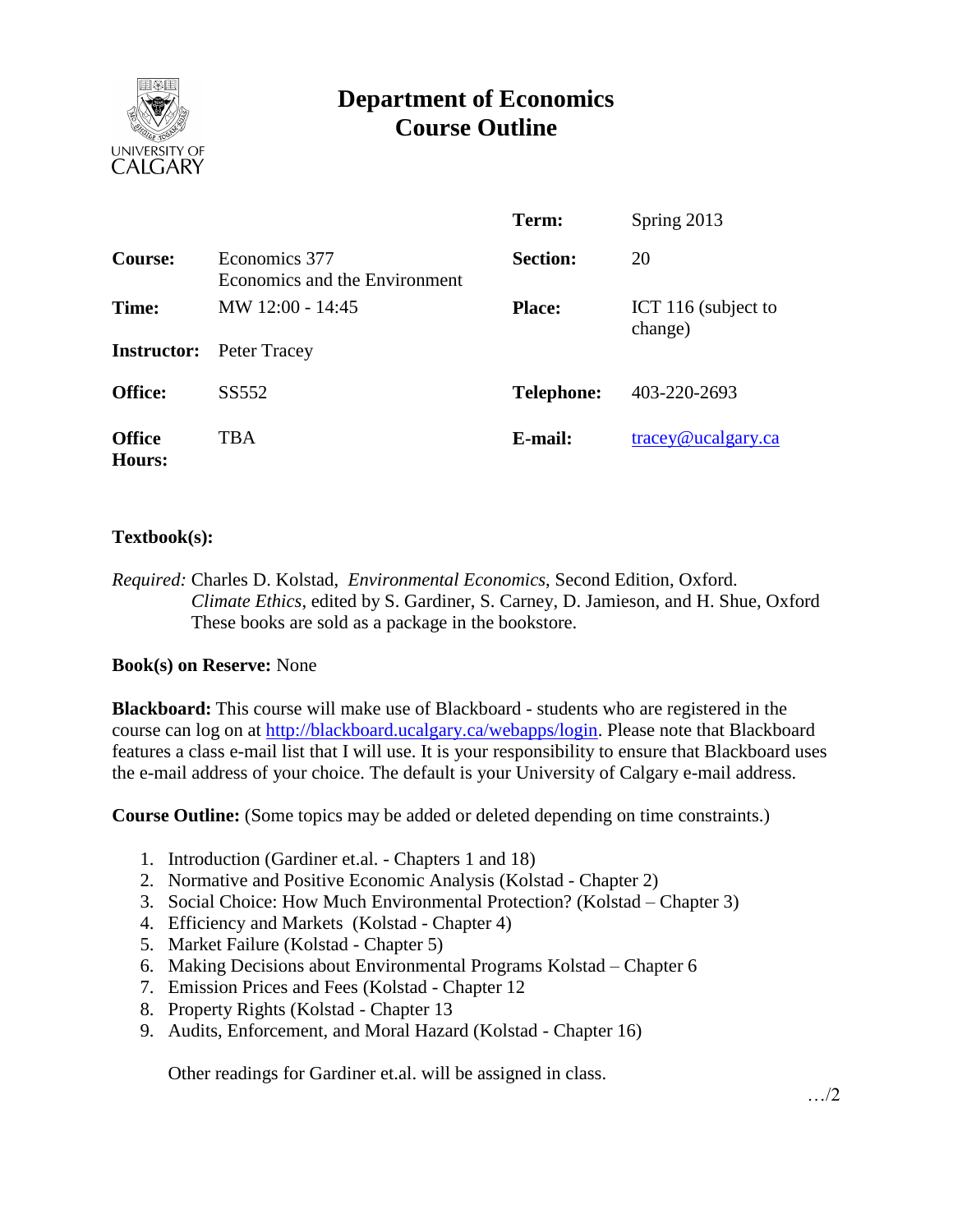### **Grade Determination and Final Examination Details:**

| Midterm Test | 30% | Wednesday, June 5, 2013             |
|--------------|-----|-------------------------------------|
| Assignment   | 20% | Monday, June 17, 2013               |
| Final Exam   | 50% | Scheduled by the Registrar's Office |

The midterm exam will be held in class on the date indicated. The time and location of the final exam, which will be two hours in length, will be scheduled by the Registrar's Office. Exam questions may consist of multiple choice questions. The use of a non-programmable calculator during exams is permitted. The use of graphing calculators, computers, and cell phones is not permitted.

The midterm exam, assignment, and the final exam are marked on a numerical basis. The grades are then added using the weights indicated above. As a guide to determining standing, these letter grade equivalences will generally apply:

| $A+ 97 - 100$ | B 79-83         | $C-$ 62 - 66 |
|---------------|-----------------|--------------|
| A $92 - 96$   | B- 76-78        | $D+ 57 - 61$ |
| $A - 89 - 91$ | $C_{+}$ 73 - 75 | D $50 - 56$  |
| $B+ 84 - 88$  | C $67 - 72$     | $F = 0 - 49$ |

#### **Notes:**

- 1. Students should be aware that no "make-up" midterms will be given. Any student who finds it necessary to miss the midterm must notify the instructor in advance and produce a valid medical certificate or other required documentation in order to have the weighting adjusted. This adjustment will result in the final exam counting for 80% of the final grade and the assignments counting for 20% of the final grade.
- 2. Examinations will not be given prior to the scheduled date.
- 3. **Answers to the midterm test, the assignment and the final exam questions must make use of equations and diagrams wherever possible. Numerical questions require numerical answers.**
- 4. **Students will not be given extra time to complete tests and exams.**
- 5. Students should be aware of the academic regulations outlined in The University of Calgary Calendar.
- 6. **The use of cell phones for any purpose in class is prohibited. The classroom is a no cell phone zone. Computers may only be used for note-taking purposes.**

.../3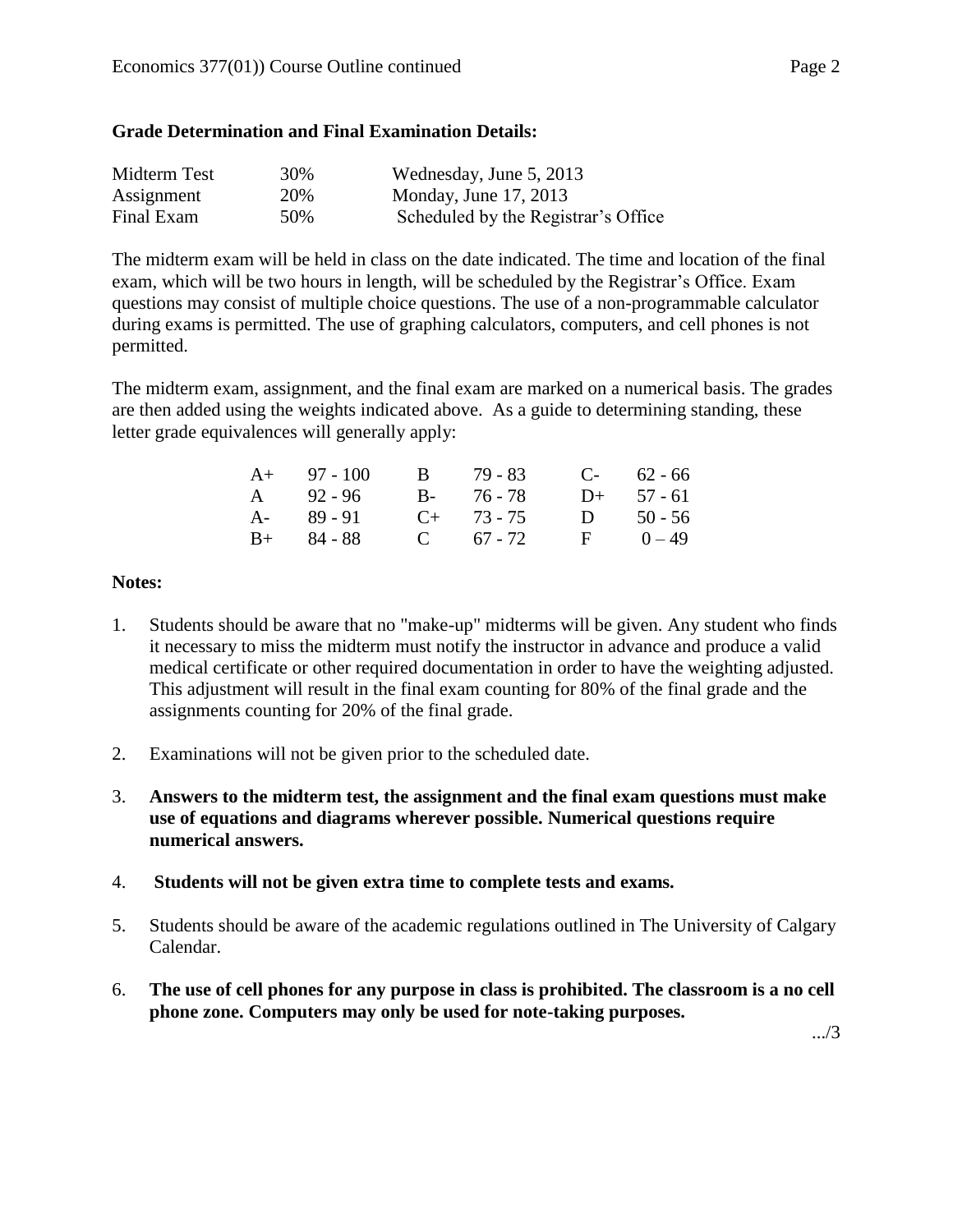- 7. Students seeking reappraisal of a piece of graded term work should discuss their work with the instructor within 7 days of work being returned to class; however, the earliest that grades will be discussed will be two days after the return of an assignment or examination.
- 8. Students will be responsible for all material listed on the course outline, regardless of whether or not the material has been covered in class, unless the instructor notifies the class that the material will not be covered.
- 9. Please note that the following types of emails will receive no response: emails not addressed to anyone in particular; emails where the recipient's name is not spelled correctly; anonymous emails; emails which do not specify the course and section in which you are registered; and, emails involving questions that are specifically addressed on the course outline.
- 10. It is the student's responsibility to request academic accommodations. If you are a student with a documented disability who may require academic accommodation and have not registered with the Disability Resource Centre, please contact their office at 403-220-8237. Students who have not registered with the Disability Resource Centre are not eligible for formal academic accommodation. **You are also required to discuss your needs with your instructor no later than seven (7) days after the start of this course.**

Students' Union Vice-President Academic: Emily Macphail Phone: 403-220-3911 E-mail [suvpaca@ucalgary.ca](mailto:subpaca@ucalgary.ca)

Students' Union Faculty Representative (Arts) Phone: 403-220-3913Office: MSC 251 E-mail [arts1@su.ucalgary.ca](mailto:arts1@su.ucalgary.ca) [arts2@su.ucalgary.ca,](mailto:arts2@su.ucalgary.ca) [arts3@su.ucalgary.ca,](mailto:arts3@su.ucalgary.ca) [arts4@su.ucalgary.ca](mailto:arts4@su.ucalgary.ca)

Society of Undergraduates in Economics (S.U.E.): [www.ucalgary.ca/sue](http://www.fp.ucalgary.ca/econ)

Society of Undergraduates in Economics is a student run organization whose main purpose is to assist undergraduate economics students succeed both academically and socially at the University of Calgary. Services include access to the exam bank, career partnerships with the Career Centre through hosting industry nights and information sessions, recognizing achievements in teaching, and organizing social events for members. They invite you to join by contacting [sue@ucalgary.ca.](mailto:sue@ucalgary.ca)

*Faculty of Arts Program Advising and Student Information Resources*

 Have a question, but not sure where to start? The Faculty of Arts Program Information Centre (PIC) is your information resource for everything in Arts! Drop in at SS102, call them at  $403-220-3580$  or email them at [artsads@ucalgary.ca.](mailto:artsads@ucalgary.ca) You can also visit the